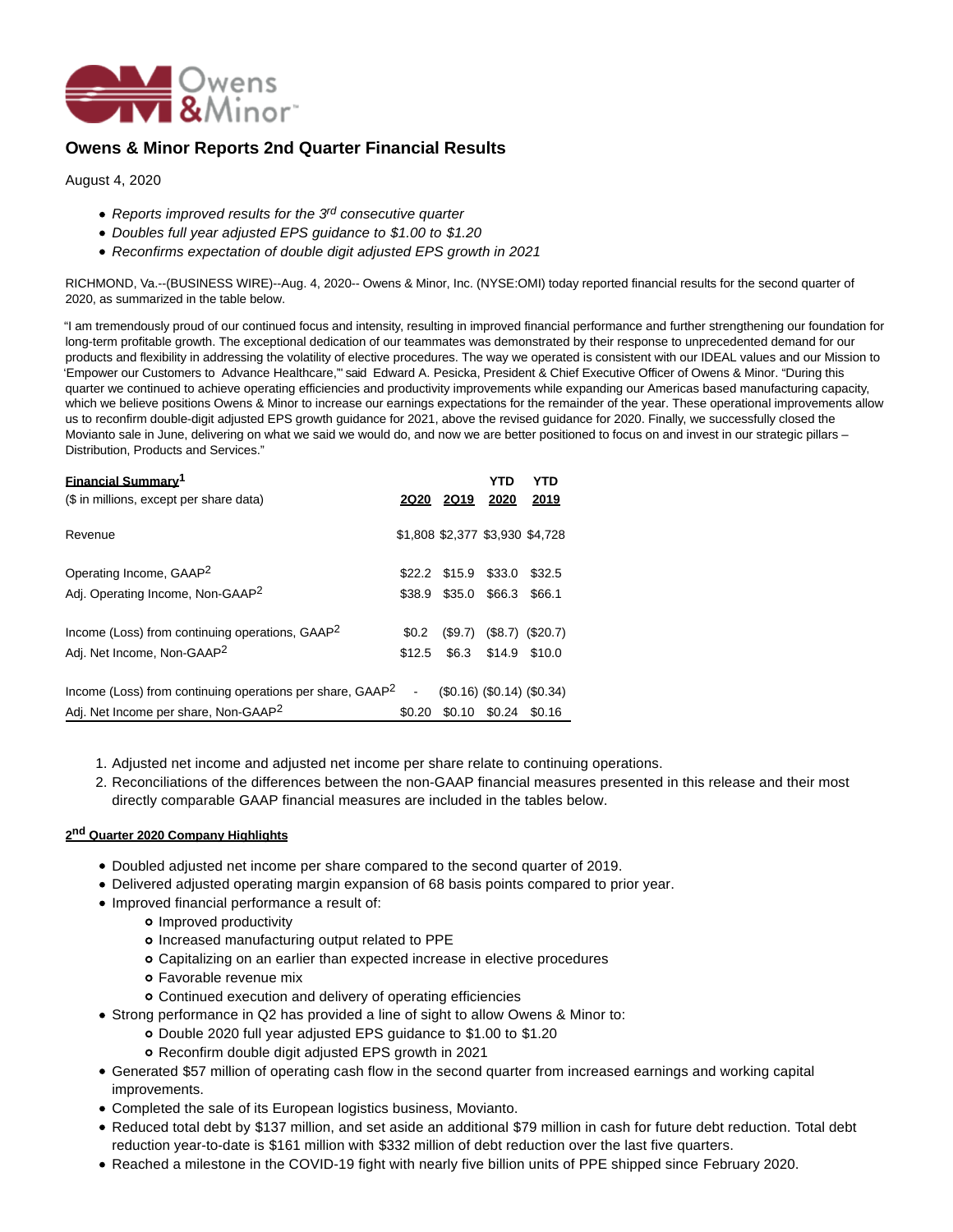Continued to invest in infrastructure, services, and technology.

# **Financial Outlook**

Subject to the key assumptions below, the Company expects adjusted net income for 2020 to be in a range of \$1.00 to \$1.20<sup>1</sup> per share. The Company also continues to believe that it remains positioned to deliver double-digit earnings growth in 2021.

Key assumptions supporting the Company's 2020 adjusted net income per share guidance:

- Increase in PPE production capacity remains on schedule for the balance of 2020.
- Elective procedures are in line with June 2020 levels for the remainder of the year.
- Foreign exchange expected to have minimal impact for the full year.

#### 1. On a continuing operations basis.

Although the Company does provide guidance for adjusted net income per share (which is a non-GAAP financial measure), it is not able to forecast the most directly comparable measure calculated and presented in accordance with GAAP without unreasonable effort. Certain elements of the composition of the GAAP amount are not predictable, making it impracticable for the Company to forecast. Such elements include, but are not limited to restructuring and acquisition charges. As a result, no GAAP guidance or reconciliation of the Company's adjusted net income per share guidance is provided. For the same reasons, the Company is unable to assess the probable significance of the unavailable information, which could have a potentially significant impact on its future GAAP financial results. The outlook is based on certain assumptions that are subject to the risk factors discussed in the Company's filings with the Securities and Exchange Commission ("SEC").

#### **Dividend Information**

The Board of Directors approved a third quarter 2020 dividend payment of \$0.0025 per share, payable on September 30, 2020, to shareholders of record as of September 15, 2020.

# **Investor Conference Call for 2nd Quarter Financial Results**

Owens & Minor executives will host a conference call at 4:30 p.m. EDT on Tuesday, August 4, 2020, to discuss the results. Participants may access the call at 866-393-1604. The international dial-in number is 224-357-2191. A replay of the call will be available for one week by dialing 855-859-2056. The access code for the conference call, international dial-in and replay is 3127986. A webcast of the event will be available at [www.owens-minor.com](https://cts.businesswire.com/ct/CT?id=smartlink&url=http%3A%2F%2Fwww.owens-minor.com&esheet=52260696&newsitemid=20200804005881&lan=en-US&anchor=www.owens-minor.com&index=1&md5=bd12b5e62f4e3ddafaca4cca563eefa8) under the Investor Relations section.

#### **Safe Harbor**

This release is intended to be disclosure through methods reasonably designed to provide broad, non-exclusionary distribution to the public in compliance with the SEC's Fair Disclosure Regulation. This release contains certain ''forward-looking'' statements made pursuant to the Safe Harbor provisions of the Private Securities Litigation Reform Act of 1995. These statements include, but are not limited to, the statements in this release regarding our expectations with respect to our 2020 financial performance, earnings growth beyond 2020, the impact of COVID-19 on the Company's results and operations, as well as other statements related to the Company's expectations regarding the performance of its business and improvement of operational performance. Forward-looking statements involve known and unknown risks and uncertainties that may cause our actual results in future periods to differ materially from those projected or contemplated in the forward-looking statements. Investors should refer to Owens & Minor's Annual Report on Form 10-K for the year ended December 31, 2019, filed with the SEC including the sections captioned "Cautionary Note Regarding Forward-Looking Statements" and "Item 1A. Risk Factors," and subsequent annual reports on Form 10-K, quarterly reports on Form 10-Q and current reports on Form 8-K filed with or furnished to the SEC, for a discussion of certain known risk factors that could cause the Company's actual results to differ materially from its current estimates. These filings are available at [www.owens-minor.com.](https://cts.businesswire.com/ct/CT?id=smartlink&url=http%3A%2F%2Fwww.owens-minor.com&esheet=52260696&newsitemid=20200804005881&lan=en-US&anchor=www.owens-minor.com&index=2&md5=f8c8755df7b816fbf237a733c06ce9d1) Given these risks and uncertainties, Owens & Minor can give no assurance that any forward-looking statements will, in fact, transpire and, therefore, cautions investors not to place undue reliance on them. Owens & Minor specifically disclaims any obligation to update or revise any forward-looking statements, whether as a result of new information, future developments or otherwise.

#### **About Owens & Minor**

Owens & Minor, Inc. (NYSE: OMI) is a global healthcare solutions company with integrated technologies, products, and services aligned to deliver significant and sustained value for healthcare providers and manufacturers across the continuum of care. With over 15,000 dedicated teammates serving healthcare industry customers in 70 countries, Owens & Minor helps to reduce total costs across the supply chain by optimizing episode and point-of-care performance, freeing up capital and clinical resources, and managing contracts to optimize financial performance. A FORTUNE 500 company, Owens & Minor was founded in 1882 in Richmond, Virginia, where it remains headquartered today. The Company has distribution, production, customer service and sales facilities located across the Asia Pacific region, Europe, Latin America, and North America. For more information about Owens & Minor, visi[t owens-minor.com,](https://cts.businesswire.com/ct/CT?id=smartlink&url=http%3A%2F%2Fowens-minor.com&esheet=52260696&newsitemid=20200804005881&lan=en-US&anchor=owens-minor.com&index=3&md5=fe001835f5c9ca6443611357a6a78479) [follow @Owens\\_Minor o](https://cts.businesswire.com/ct/CT?id=smartlink&url=https%3A%2F%2Ftwitter.com%2FOwens_Minor&esheet=52260696&newsitemid=20200804005881&lan=en-US&anchor=follow+%40Owens_Minor&index=4&md5=333f1f04a85056fa7a622f1b3180e02f)n Twitter, and connect on LinkedIn at [www.linkedin.com/company](https://cts.businesswire.com/ct/CT?id=smartlink&url=http%3A%2F%2Fwww.linkedin.com%2Fcompany%2Fowens-%26-minor&esheet=52260696&newsitemid=20200804005881&lan=en-US&anchor=www.linkedin.com%2Fcompany%2Fowens-%26amp%3B-minor&index=5&md5=f3fecc0f1dee7c3ec370c04353a1e93e) /owens-&-minor.

**Three Months Ended June 30,**

#### **Owens & Minor, Inc.**

**Consolidated Statements of Operations (unaudited)** (dollars in thousands, except per share data)

|                    | Three Months Ended June 30, |           |  |  |
|--------------------|-----------------------------|-----------|--|--|
|                    | 2020                        | 2019      |  |  |
| Net revenue        | $$1,807,719$ \$ 2,376,705   |           |  |  |
| Cost of goods sold | 1.538.312                   | 2,090,187 |  |  |
|                    |                             |           |  |  |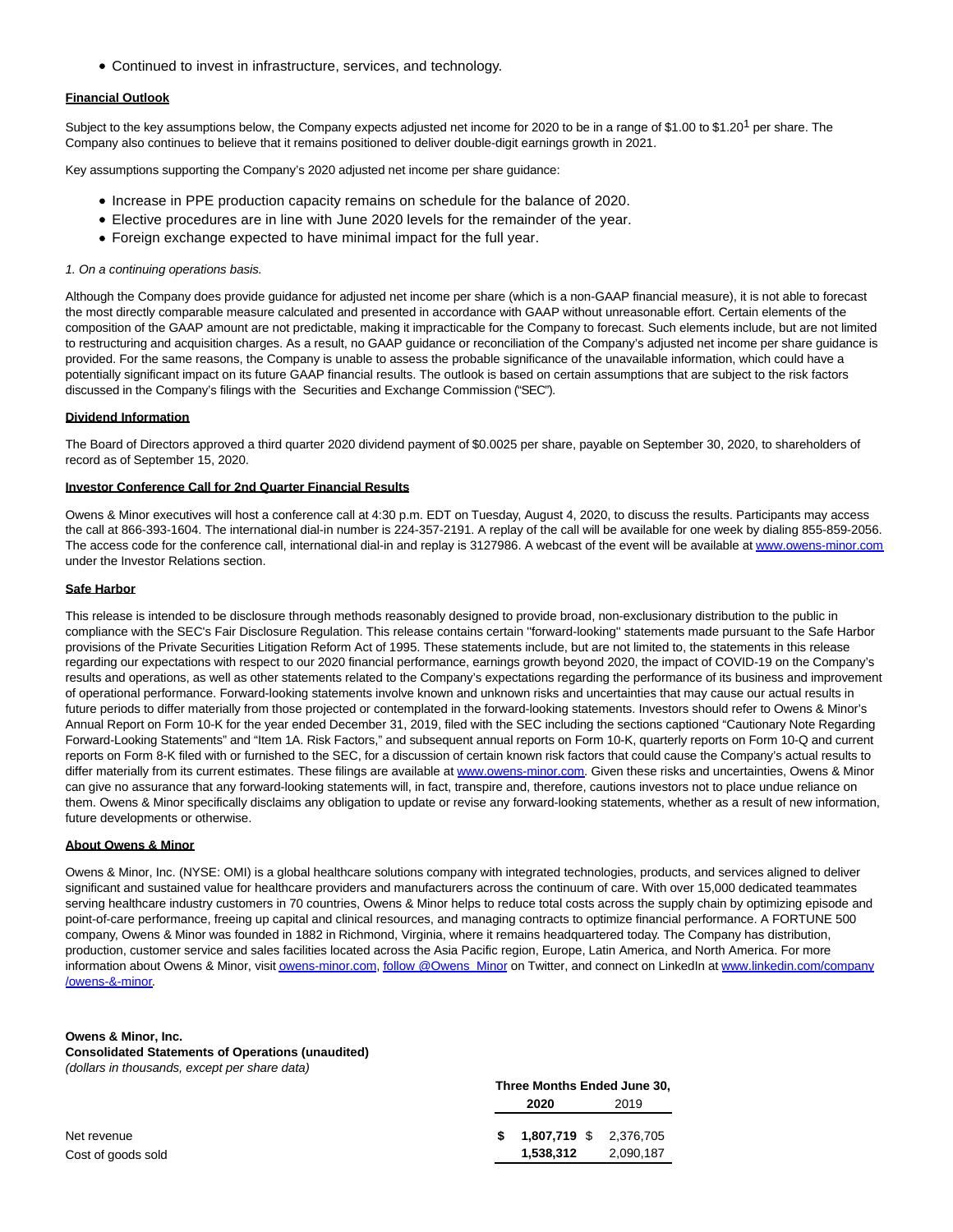| Gross margin                                                 | 269,407     | 286.518   |
|--------------------------------------------------------------|-------------|-----------|
| Distribution, selling and administrative expenses            | 241,734     | 264,215   |
| Acquisition-related and exit and realignment charges         | 6,054       | 5,390     |
| Other operating (income) expense, net                        | (577)       | 1,014     |
| Operating income                                             | 22,196      | 15.899    |
| Interest expense, net                                        | 21,605      | 26,048    |
| Other (income) expense, net                                  | (4, 552)    | 731       |
| Income (loss) from continuing operations before income taxes | 5,143       | (10, 880) |
| Income tax provision (benefit)                               | 4,982       | (1, 146)  |
| Income (loss) from continuing operations, net of tax         | 161         | (9,734)   |
| Loss from discontinued operations, net of tax                | (55,788)    | (742)     |
| Net loss                                                     | (55,627) \$ | (10, 476) |

| Income (loss) from continuing operations per common share: basic and diluted \$ | $-$ \$      | (0.16) |
|---------------------------------------------------------------------------------|-------------|--------|
| Loss from discontinued operations per common share: basic and diluted           | (0.91)      | (0.01) |
| Net loss per common share: basic and diluted                                    | $(0.91)$ \$ | (0.17) |

|                                                                       | Six Months Ended June 30, |                |           |  |  |
|-----------------------------------------------------------------------|---------------------------|----------------|-----------|--|--|
|                                                                       |                           | 2020           | 2019      |  |  |
| Net revenue                                                           | \$                        | $3,930,412$ \$ | 4,727,544 |  |  |
| Cost of goods sold                                                    |                           | 3,392,445      | 4,164,407 |  |  |
| Gross margin                                                          |                           | 537,967        | 563,137   |  |  |
| Distribution, selling and administrative expenses                     |                           | 495,782        | 519,326   |  |  |
| Acquisition-related and exit and realignment charges                  |                           | 12,118         | 10,254    |  |  |
| Other operating (income) expense, net                                 |                           | (2,886)        | 1,056     |  |  |
| Operating income                                                      |                           | 32,953         | 32,501    |  |  |
| Interest expense, net                                                 |                           | 44,948         | 51,506    |  |  |
| Other expense, net                                                    |                           | 294            | 3,464     |  |  |
| Loss from continuing operations before income taxes                   |                           | (12, 289)      | (22, 469) |  |  |
| Income tax benefit                                                    |                           | (3,541)        | (1,816)   |  |  |
| Loss from continuing operations, net of tax                           |                           | (8,748)        | (20, 653) |  |  |
| Loss from discontinued operations, net of tax                         |                           | (58,203)       | (3,919)   |  |  |
| Net loss                                                              | \$                        | $(66, 951)$ \$ | (24,572)  |  |  |
| Loss from continuing operations per common share: basic and diluted   | \$                        | $(0.14)$ \$    | (0.34)    |  |  |
| Loss from discontinued operations per common share: basic and diluted |                           | (0.96)         | (0.07)    |  |  |
| Net loss per common share: basic and diluted                          | \$                        | $(1.10)$ \$    | (0.41)    |  |  |

Net loss per common share: basic and diluted **\$** (1.10) \$ (1.10)

# **Owens & Minor, Inc.**

# **Condensed Consolidated Balance Sheets (unaudited)** (dollars in thousands)

|                                                                                    |    | June 30, 2020 December 31, 2019 |  |           |
|------------------------------------------------------------------------------------|----|---------------------------------|--|-----------|
| Assets                                                                             |    |                                 |  |           |
| <b>Current assets</b>                                                              |    |                                 |  |           |
| Cash and cash equivalents                                                          | \$ | 101,276 \$                      |  | 67,030    |
| Accounts receivable, net of allowances of \$23,319 and \$21,015                    |    | 633,647                         |  | 674,706   |
| Merchandise inventories                                                            |    | 1,040,861                       |  | 1,146,192 |
| Other current assets                                                               |    | 175,244                         |  | 79,372    |
| Current assets of discontinued operations                                          |    |                                 |  | 439,983   |
| <b>Total current assets</b>                                                        |    | 1,951,028                       |  | 2,407,283 |
| Property and equipment, net of accumulated depreciation of \$264,169 and \$245,718 |    | 297,033                         |  | 315,427   |
| Operating lease assets                                                             |    | 142,200                         |  | 142,219   |
| Goodwill                                                                           |    | 391,670                         |  | 393,181   |
| Intangible assets, net                                                             |    | 262,539                         |  | 285,018   |
| Other assets, net                                                                  |    | 93,316                          |  | 99,956    |
| <b>Total assets</b>                                                                |    | 3,137,786 \$                    |  | 3,643,084 |
| <b>Liabilities and equity</b>                                                      |    |                                 |  |           |

**Current liabilities**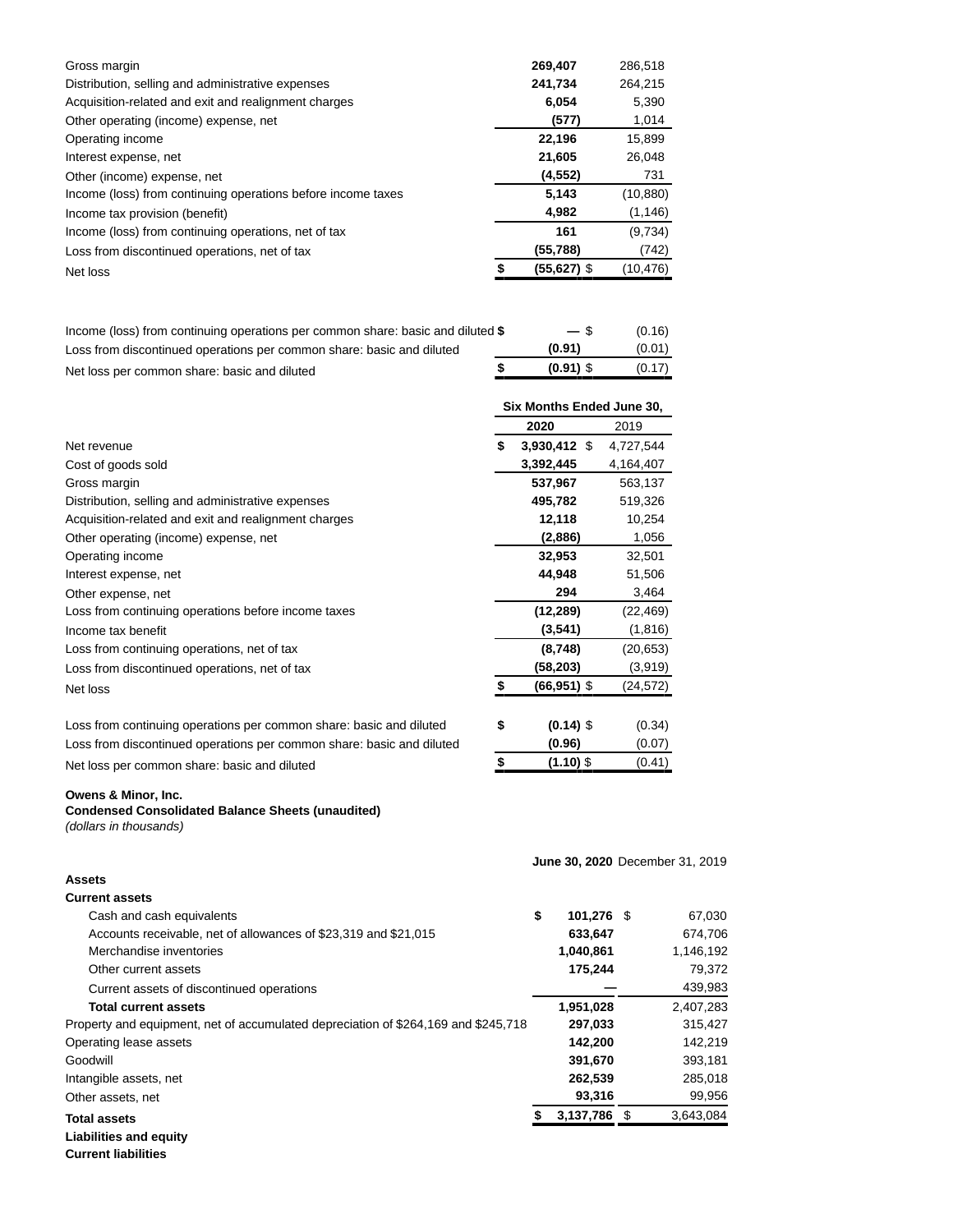| Accounts payable                                       | \$<br>824.131 \$ | 808,035   |
|--------------------------------------------------------|------------------|-----------|
| Accrued payroll and related liabilities                | 54.445           | 53.584    |
| Other current liabilities                              | 317,658          | 231,029   |
| Current liabilities of discontinued operations         |                  | 323,511   |
| <b>Total current liabilities</b>                       | 1,196,234        | 1,416,159 |
| Long-term debt, excluding current portion              | 1,269,854        | 1,508,415 |
| Operating lease liabilities, excluding current portion | 117,800          | 117,080   |
| Deferred income taxes                                  | 41,430           | 40,550    |
| Other liabilities                                      | 117,306          | 98,726    |
| <b>Total liabilities</b>                               | 2,742,624        | 3,180,930 |
| Total equity                                           | 395,162          | 462,154   |
| Total liabilities and equity                           | 3,137,786 \$     | 3,643,084 |
|                                                        |                  |           |

#### **Owens & Minor, Inc.**

# **Consolidated Statements of Cash Flows (unaudited)** (dollars in thousands)

|                                                                             | Six Months Ended June 30, |                |    |           |
|-----------------------------------------------------------------------------|---------------------------|----------------|----|-----------|
|                                                                             |                           | 2020           |    | 2019      |
| <b>Operating activities:</b>                                                |                           |                |    |           |
| Net loss                                                                    | \$                        | $(66, 951)$ \$ |    | (24, 572) |
| Adjustments to reconcile net loss to cash provided by operating activities: |                           |                |    |           |
| Depreciation and amortization                                               |                           | 48,804         |    | 58,902    |
| Share-based compensation expense                                            |                           | 7,814          |    | 8,093     |
| Loss on divestiture                                                         |                           | 65,472         |    |           |
| Provision for losses on accounts receivable                                 |                           | 7,589          |    | 6,534     |
| Deferred income tax expense (benefit)                                       |                           | 4,269          |    | (14, 597) |
| Changes in operating lease right-of-use assets and lease liabilities        |                           | (1,029)        |    | (616)     |
| Changes in operating assets and liabilities:                                |                           |                |    |           |
| Accounts receivable                                                         |                           | 37,154         |    | (23, 346) |
| Merchandise inventories                                                     |                           | 107,083        |    | 52,346    |
| Accounts payable                                                            |                           | 16,395         |    | (71, 704) |
| Net change in other assets and liabilities                                  |                           | (76, 289)      |    | 32,226    |
| Other, net                                                                  |                           | 146            |    | 5,748     |
| Cash provided by operating activities                                       |                           | 150,457        |    | 29,014    |
| <b>Investing activities:</b>                                                |                           |                |    |           |
| Proceeds from divestiture                                                   |                           | 133,000        |    |           |
| Additions to property and equipment                                         |                           | (8,733)        |    | (21, 020) |
| Additions to computer software                                              |                           | (3,409)        |    | (4, 511)  |
| Proceeds from sale of property and equipment                                |                           | 69             |    | 339       |
| Proceeds from cash surrender value of life insurance policies               |                           | 6,032          |    |           |
| Cash provided by (used for) investing activities                            |                           | 126,959        |    | (25, 192) |
| <b>Financing activities:</b>                                                |                           |                |    |           |
| Proceeds from issuance of debt                                              |                           | 150,000        |    |           |
| (Repayments) borrowings under revolving credit facility                     |                           | (47,900)       |    | 19,900    |
| Repayments of debt                                                          |                           | (258,005)      |    | (24, 788) |
| Financing costs paid                                                        |                           | (10, 367)      |    | (4,313)   |
| Cash dividends paid                                                         |                           | (311)          |    | (4,918)   |
| Other, net                                                                  |                           | (4, 479)       |    | (1,934)   |
| Cash used for financing activities                                          |                           | (171,062)      |    | (16, 053) |
| Effect of exchange rate changes on cash and cash equivalents                |                           | 5,412          |    | 203       |
| Net increase (decrease) in cash, cash equivalents and restricted cash       |                           | 111,766        |    | (12,028)  |
| Cash, cash equivalents and restricted cash at beginning of period           |                           | 84,687         |    | 103,367   |
| Cash, cash equivalents and restricted cash at end of period (1)             | \$                        | 196,453 \$     |    | 91,339    |
| Supplemental disclosure of cash flow information:                           |                           |                |    |           |
| Income taxes paid (received), net of refunds                                | \$                        | 5,975          | \$ | (13, 929) |
| Interest paid                                                               | \$                        | 43,840         | \$ | 53,183    |

(1) Restricted cash as of June 30, 2020 represents \$78.9 million held in a designated account as required by the Fifth Amendment to the Credit Agreement, which stipulates that the cash proceeds from the sale of the Movianto business is to be used to repay the 2021 Notes or the Term Loans; and \$16.3 million held in an escrow account as required by the Centers for Medicare & Medicaid Services (CMS) in conjunction with the Bundled Payments for Care Improvement (BPCI) Advanced Program.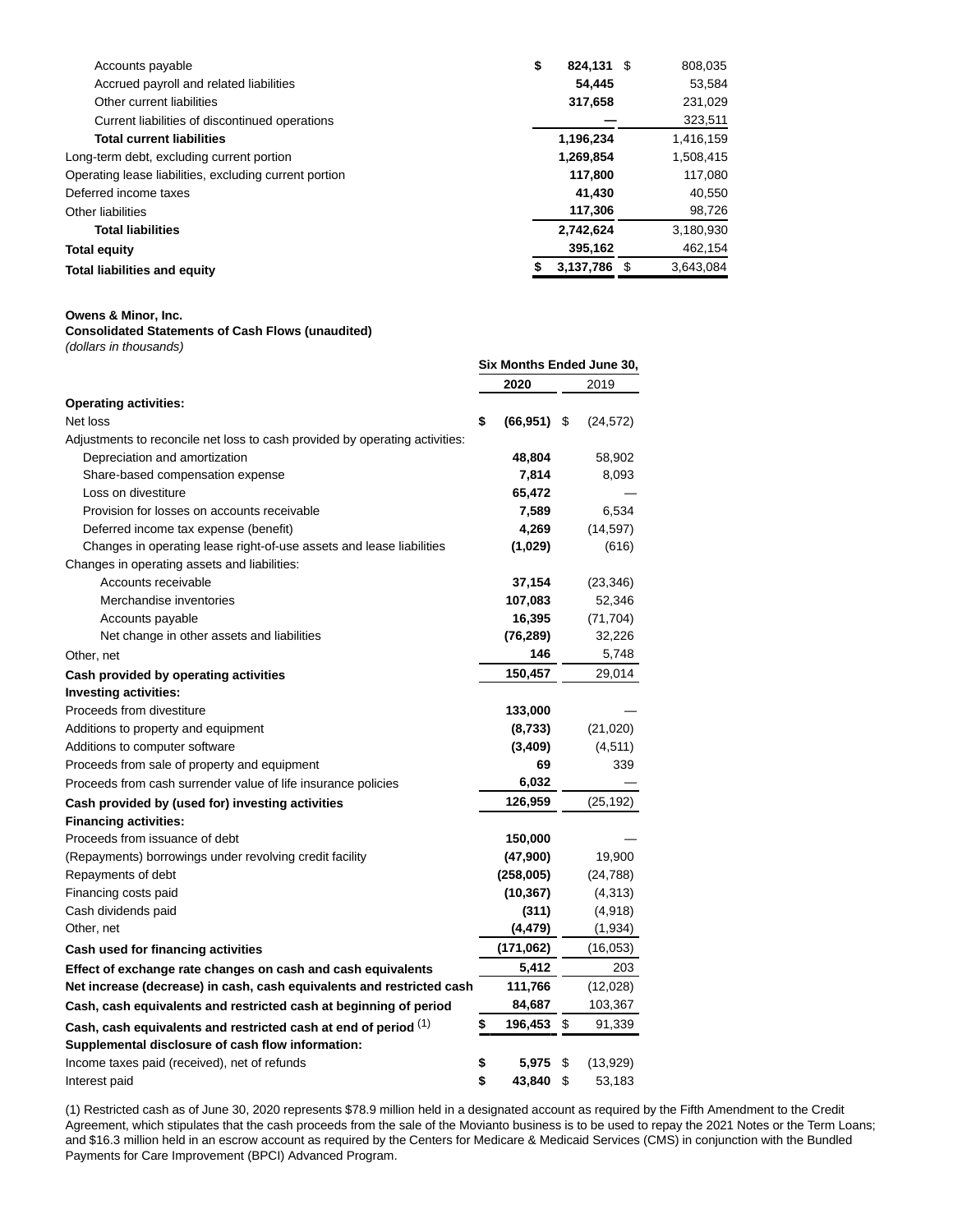### **Owens & Minor, Inc. Summary Segment Information (unaudited)** (dollars in thousands)

|                                                      | Three Months Ended June 30, |             |              |      |             |              |  |
|------------------------------------------------------|-----------------------------|-------------|--------------|------|-------------|--------------|--|
|                                                      |                             |             | 2020         | 2019 |             |              |  |
|                                                      |                             |             | $%$ of       |      |             | % of         |  |
|                                                      |                             |             | consolidated |      |             | consolidated |  |
|                                                      |                             | Amount      | net revenue  |      | Amount      | net revenue  |  |
| Net revenue:                                         |                             |             |              |      |             |              |  |
| Segment net revenue                                  |                             |             |              |      |             |              |  |
| <b>Global Solutions</b>                              |                             | \$1,548,639 | 85.67%       |      | \$2,134,469 | 89.81%       |  |
| <b>Global Products</b>                               |                             | 370,401     | 20.49%       |      | 363,889     | 15.31%       |  |
| Total segment net revenue                            |                             | 1,919,040   |              |      | 2,498,358   |              |  |
| Inter-segment revenue                                |                             |             |              |      |             |              |  |
| <b>Global Products</b>                               |                             | (111,321)   | $(6.16)\%$   |      | (121, 653)  | (5.12)%      |  |
| Total inter-segment revenue                          |                             | (111, 321)  |              |      | (121, 653)  |              |  |
| Consolidated net revenue                             |                             | \$1,807,719 | 100.00%      |      | \$2,376,705 | 100.00%      |  |
|                                                      |                             |             |              |      |             |              |  |
|                                                      |                             |             | % of segment |      |             | % of segment |  |
| <b>Operating income:</b>                             |                             |             | net revenue  |      |             | net revenue  |  |
| <b>Global Solutions</b>                              |                             | \$(10, 141) | $(0.65)\%$   | \$   | 17,734      | 0.83%        |  |
| <b>Global Products</b>                               |                             | 51,774      | 13.98%       |      | 17,949      | 4.93%        |  |
| Inter-segment eliminations                           |                             | (2, 772)    |              |      | (729)       |              |  |
| Intangible amortization                              |                             | (10, 611)   |              |      | (12,756)    |              |  |
| Acquisition-related and exit and realignment charges |                             | (6,054)     |              |      | (5,390)     |              |  |
| Other $(1)$                                          |                             |             |              |      | (909)       |              |  |
| Consolidated operating income                        |                             | 22,196      | 1.23%        | \$   | 15,899      | 0.67%        |  |
| <b>Depreciation and amortization:</b>                |                             |             |              |      |             |              |  |
| <b>Global Solutions</b>                              | \$                          | 11,065      |              | \$   | 9,715       |              |  |
| <b>Global Products</b>                               |                             | 13,826      |              |      | 15,246      |              |  |
| Discontinued operations                              |                             |             |              |      | 5,221       |              |  |
| Consolidated depreciation and amortization           | \$                          | 24,891      |              | \$   | 30,182      |              |  |
| <b>Capital expenditures:</b>                         |                             |             |              |      |             |              |  |
| <b>Global Solutions</b>                              | \$                          | 2,931       |              | \$   | 1,196       |              |  |
| <b>Global Products</b>                               |                             | 2,135       |              |      | 3,880       |              |  |
| Discontinued operations                              |                             | 1,363       |              |      | 6,176       |              |  |
| Consolidated capital expenditures                    | \$                          | 6,429       |              | \$   | 11,252      |              |  |

**(1)** 2019 included interest cost and net actuarial losses related to the U.S. Retirement Plan as well as Software as a Service (SaaS) implementation costs associated with the upgrading of our global IT platforms in connection with the redesign of our global information system strategy.

#### **Owens & Minor, Inc.**

**Summary Segment Information (unaudited)** (dollars in thousands)

|                             |             | Six Months Ended June 30, |             |              |  |  |  |  |  |
|-----------------------------|-------------|---------------------------|-------------|--------------|--|--|--|--|--|
|                             |             | 2020                      |             | 2019         |  |  |  |  |  |
|                             |             | $%$ of                    |             | $%$ of       |  |  |  |  |  |
|                             |             | consolidated              |             | consolidated |  |  |  |  |  |
|                             | Amount      | net revenue               | Amount      | net revenue  |  |  |  |  |  |
| Net revenue:                |             |                           |             |              |  |  |  |  |  |
| Segment net revenue         |             |                           |             |              |  |  |  |  |  |
| <b>Global Solutions</b>     | \$3,396,233 | 86.41%                    | \$4,258,068 | 90.07%       |  |  |  |  |  |
| <b>Global Products</b>      | 761,593     | 19.38%                    | 710,974     | 15.04%       |  |  |  |  |  |
| Total segment net revenue   | 4,157,826   |                           | 4,969,042   |              |  |  |  |  |  |
| Inter-segment revenue       |             |                           |             |              |  |  |  |  |  |
| <b>Global Products</b>      | (227, 414)  | (5.79)%                   | (241, 498)  | $(5.11)\%$   |  |  |  |  |  |
| Total inter-segment revenue | (227, 414)  |                           | (241, 498)  |              |  |  |  |  |  |
| Consolidated net revenue    | \$3,930,412 | 100.00%                   | \$4,727,544 | 100.00%      |  |  |  |  |  |
|                             |             |                           |             |              |  |  |  |  |  |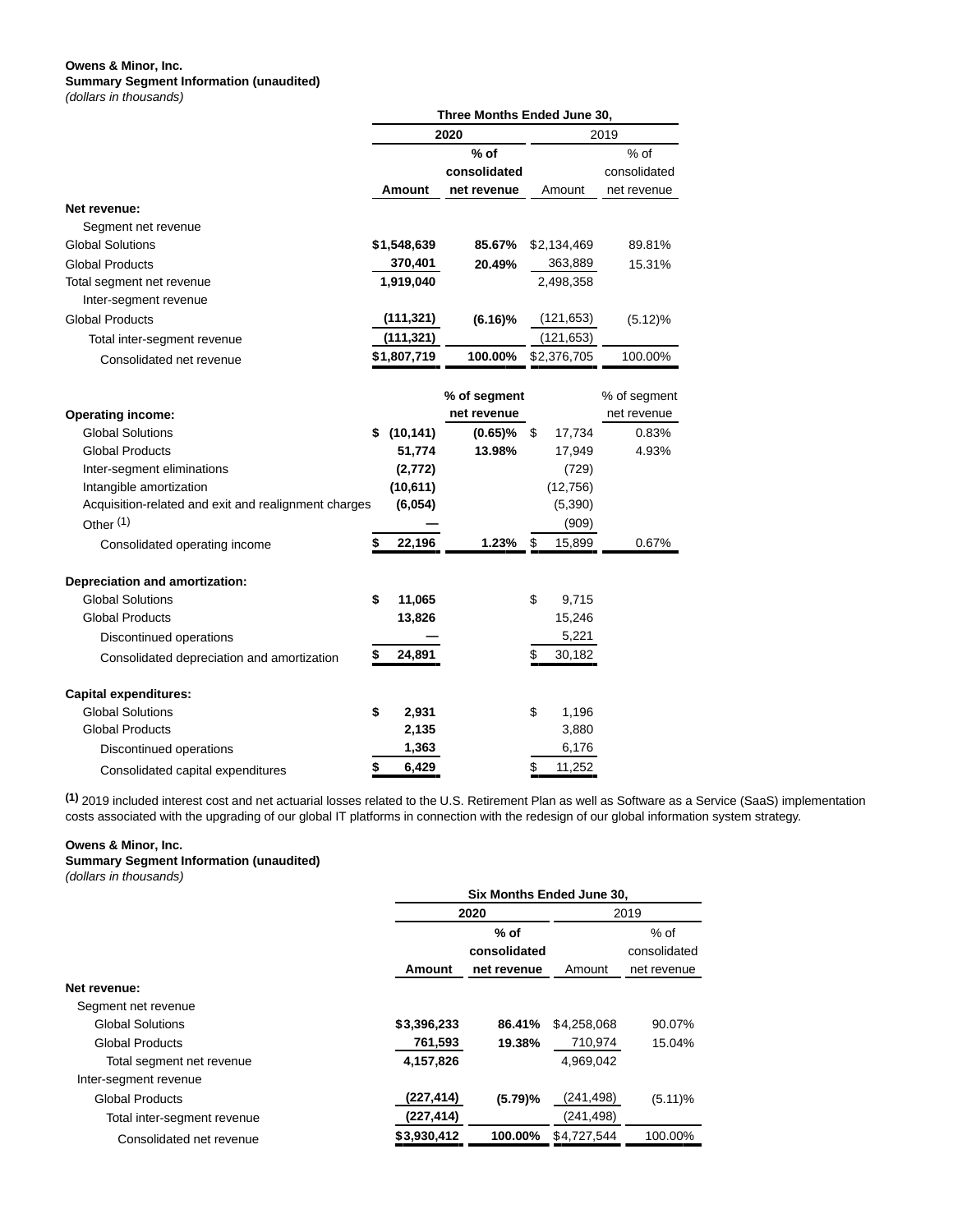|                                                      |                | % of segment |              | % of segment |
|------------------------------------------------------|----------------|--------------|--------------|--------------|
| <b>Operating income:</b>                             |                | net revenue  |              | net revenue  |
| <b>Global Solutions</b>                              | \$<br>(2, 450) | (0.07)%      | \$<br>39,375 | 0.92%        |
| <b>Global Products</b>                               | 70,345         | 9.24%        | 25,673       | 3.61%        |
| Inter-segment eliminations                           | (1,603)        |              | 1,017        |              |
| Intangible amortization                              | (21, 221)      |              | (22, 781)    |              |
| Acquisition-related and exit and realignment charges | (12, 118)      |              | (10, 254)    |              |
| Other <sup>(1)</sup>                                 |                |              | (529)        |              |
| Consolidated operating income                        | 32,953         | 0.84%        | 32,501       | 0.69%        |
| Depreciation and amortization:                       |                |              |              |              |
| <b>Global Solutions</b>                              | \$<br>21,701   |              | \$<br>20,215 |              |
| <b>Global Products</b>                               | 27,103         |              | 27,853       |              |
| Discontinued operations                              |                |              | 10,834       |              |
| Consolidated depreciation and amortization           | 48,804         |              | 58,902       |              |
| <b>Capital expenditures:</b>                         |                |              |              |              |
| <b>Global Solutions</b>                              | \$<br>3,963    |              | \$<br>4,537  |              |
| <b>Global Products</b>                               | 5,152          |              | 6,783        |              |
| Discontinued operations                              | 3,027          |              | 14,211       |              |
| Consolidated capital expenditures                    | 12,142         |              | \$<br>25,531 |              |
|                                                      |                |              |              |              |

**(1)** 2019 included interest cost and net actuarial losses related to the U.S. Retirement Plan as well as Software as a Service (SaaS) implementation costs associated with the upgrading of our global IT platforms in connection with the redesign of our global information system strategy.

### **Owens & Minor, Inc.**

**Net Loss per Common Share (unaudited)**

(dollars in thousands, except per share data)

|                                                         | <b>June 30,</b>   | Three Months Ended                                                   | <b>Six Months Ended</b><br><b>June 30,</b> |                                 |  |        |  |
|---------------------------------------------------------|-------------------|----------------------------------------------------------------------|--------------------------------------------|---------------------------------|--|--------|--|
| (in thousands, except per share data)                   | 2020              | 2019                                                                 |                                            | 2020                            |  | 2019   |  |
| Weighted average shares outstanding - basic and diluted | 61,128            | 59.805                                                               |                                            | 60.819                          |  | 60.403 |  |
| Income (loss) from continuing operations                | \$                | <b>161</b> \$ $(9,734)$ <b>\$ <math>(8,748)</math></b> \$ $(20,653)$ |                                            |                                 |  |        |  |
| Basic and diluted per share                             | \$<br>$-$ \$      | $(0.16)$ \$                                                          |                                            | $(0.14)$ \$                     |  | (0.34) |  |
| Loss from discontinued operations                       | $$ (55,788)$ \$   |                                                                      |                                            | $(742)$ \$(58,203) \$ $(3,919)$ |  |        |  |
| Basic and diluted per share                             | \$<br>$(0.91)$ \$ |                                                                      |                                            | $(0.01)$ \$ $(0.96)$ \$         |  | (0.07) |  |
| Net loss                                                |                   | $$$ (55,627) $$$ (10,476) $$$ (66,951) $$$ (24,572)                  |                                            |                                 |  |        |  |
| Basic and diluted per share                             | \$<br>$(0.91)$ \$ |                                                                      |                                            | $(0.17)$ \$ $(1.10)$ \$         |  | (0.41) |  |

#### **Owens & Minor, Inc.**

# **GAAP/Non-GAAP Reconciliations (unaudited)**

The following table provides a reconciliation of reported operating income and income (loss) from continuing operations to non-GAAP measures used by management.

| (Dollars in thousands except per share data)                        | <b>Three Months Ended June</b><br>30, |        |      |         |    | <b>Six Months Ended June</b><br>30, |    |           |  |
|---------------------------------------------------------------------|---------------------------------------|--------|------|---------|----|-------------------------------------|----|-----------|--|
|                                                                     |                                       | 2020   | 2019 |         |    | 2020                                |    | 2019      |  |
| Operating income, as reported (GAAP)                                | S                                     | 22,196 | \$.  | 15,899  |    | 32,953                              | S  | 32,501    |  |
| Intangible amortization (1)                                         |                                       | 10,611 |      | 12,755  |    | 21,221                              |    | 22,781    |  |
| Acquisition-related and exit and realignment charges <sup>(2)</sup> |                                       | 6.054  |      | 5.390   |    | 12.118                              |    | 10,253    |  |
| Software as a Service implementation costs (3)                      |                                       |        |      | 1,640   |    |                                     |    | 1,991     |  |
| Other $(4)$                                                         |                                       |        |      | (731)   |    |                                     |    | (1,461)   |  |
| Operating income, adjusted (non-GAAP) (Adjusted Operated Income)    | \$                                    | 38.861 | S    | 34.953  | S. | 66,292                              | S  | 66.065    |  |
| Operating income as a percent of revenue (GAAP)                     |                                       | 1.23%  |      | 0.67%   |    | 0.84%                               |    | 0.69%     |  |
| Adjusted operating income as a percent of revenue (non-GAAP)        |                                       | 2.15%  |      | 1.47%   |    | 1.69%                               |    | 1.40%     |  |
| Income (loss) from continuing operations, as reported (GAAP)        | \$                                    | 161    | \$   | (9,734) | s. | (8,748)                             | \$ | (20, 653) |  |
| Intangible amortization (1)                                         |                                       | 10.611 |      | 12.755  |    | 21.221                              |    | 22.781    |  |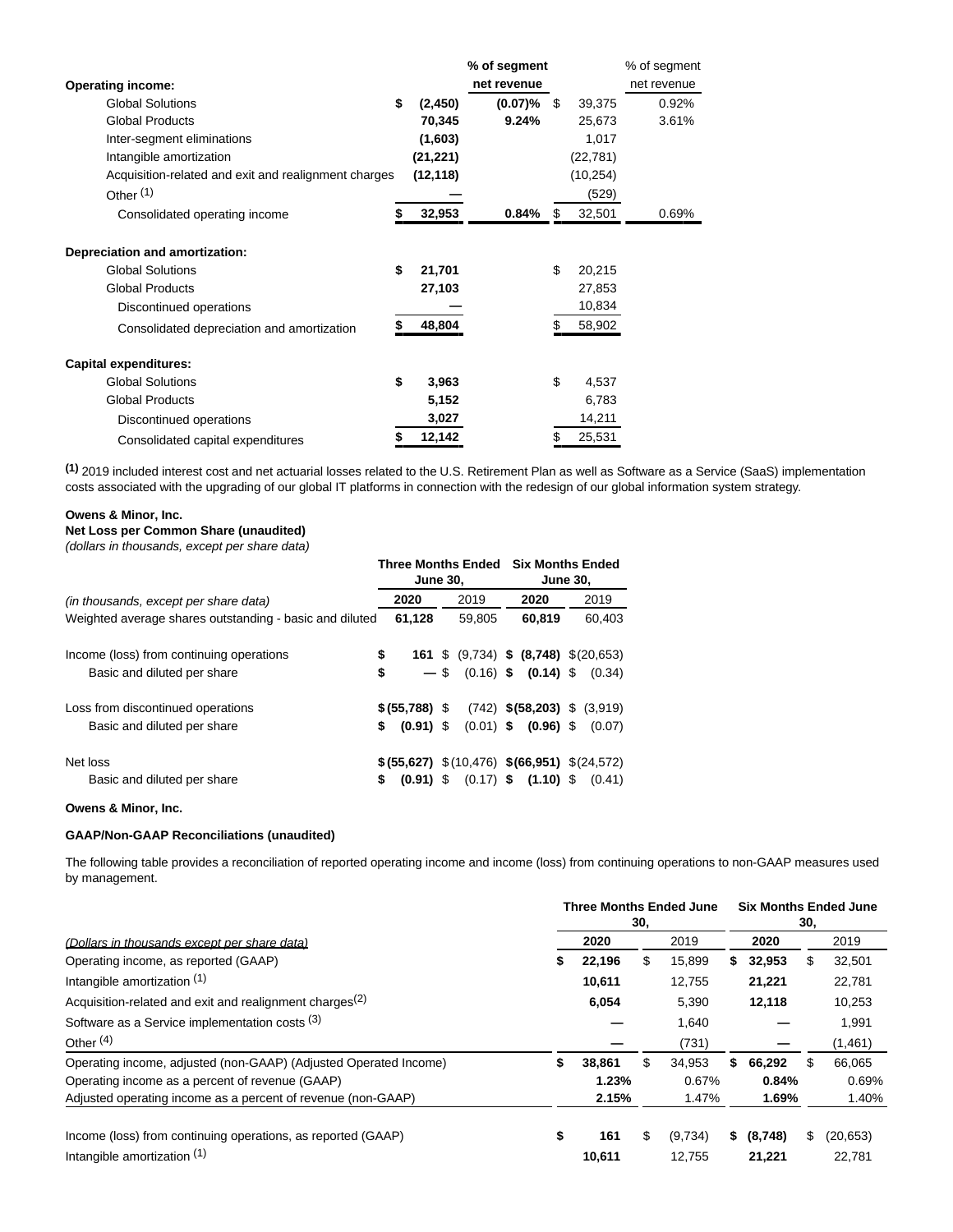| Income tax expense (benefit) $(7)$                                                                |   | 430      | (2,505)     |    | (2,831)  |     | (3, 855) |
|---------------------------------------------------------------------------------------------------|---|----------|-------------|----|----------|-----|----------|
| Acquisition-related and exit and realignment charges <sup>(2)</sup>                               |   | 6,054    | 5,390       |    | 12,118   |     | 10,253   |
| Income tax expense (benefit) $(7)$                                                                |   | 245      | (944)       |    | (1,616)  |     | (1,679)  |
| Software as a Service implementation costs (3)                                                    |   |          | 1,640       |    |          |     | 1,991    |
| Income tax expense (benefit) $(7)$                                                                |   |          | (302)       |    |          |     | (353)    |
| (Gain) loss on extinguishment and modification of debt (5)                                        |   | (1, 856) |             |    | 2,271    |     | 2,003    |
| Income tax expense (benefit) $(7)$                                                                |   | (75)     |             |    | (303)    |     | (524)    |
| Other $(4)$                                                                                       |   | (2,909)  |             |    | (2, 331) |     |          |
| Income tax expense (benefit) $(7)$                                                                |   | (118)    |             |    | 311      |     |          |
| Tax adjustment (6)                                                                                |   |          |             |    | (5, 187) |     |          |
| Income from continuing operations, adjusted (non-GAAP) (Adjusted Net Income)                      | S | 12,543   | \$<br>6,300 | S. | 14,905   | \$. | 9,964    |
|                                                                                                   |   |          |             |    |          |     |          |
| Income (loss) from continuing operations per diluted common share, as reported (GAAP) \$          |   |          | (0.16)      | S  | (0.14)   | \$  | (0.34)   |
| Intangible amortization (1)                                                                       |   | 0.18     | 0.17        |    | 0.31     |     | 0.31     |
| Acquisition-related and exit and realignment charges <sup>(2)</sup>                               |   | 0.10     | 0.07        |    | 0.17     |     | 0.14     |
| Software as a Service implementation costs (3)                                                    |   |          | 0.02        |    |          |     | 0.03     |
| (Gain) loss on extinguishment and modification of debt (5)                                        |   | (0.03)   |             |    | 0.03     |     | 0.02     |
| Other $(4)$                                                                                       |   | (0.05)   |             |    | (0.04)   |     |          |
| Tax adjustment (6)                                                                                |   |          |             |    | (0.09)   |     |          |
| Income from continuing operations per diluted common share, adjusted (non-GAAP)<br>(Adjusted EPS) |   | 0.20     | 0.10        |    | 0.24     | \$  | 0.16     |

## **Owens & Minor, Inc.**

#### **GAAP/Non-GAAP Reconciliations (unaudited), continued**

The following items have been excluded in our non-GAAP financial measures:

 $<sup>(1)</sup>$  Intangible amortization includes amortization of intangible assets established during purchase accounting for business combinations. These</sup> amounts are highly dependent on the size and frequency of acquisitions and are being excluded to allow for a more consistent comparison with forecasted, current and historical results and the results of our peers.

(2) Acquisition-related charges were \$3.9 million and \$8.1 million for the three and six months ended June 30, 2020, compared to \$3.7 million and \$7.8 million for the same periods of 2019. Acquisition-related charges in 2020 and 2019 consist primarily of transition costs for the Halyard acquisition. Exit and realignment charges were \$2.2 million and \$4.0 million for the three and six months ended June 30, 2020, compared to \$1.7 million and \$2.4 million for the same periods of 2019. Exit and realignment charges in 2020 were associated with severance from reduction in force and other costs related to the reorganization of the U.S. commercial, operations and executive teams. Exit and realignment charges in 2019 were associated with severance costs, the establishment of our client engagement center, and IT restructuring charges.

 $(3)$  Software as a Service (SaaS) implementation costs were associated with significant global IT platforms in connection with the redesign of our global information system strategy.

 $^{(4)}$  Other includes interest costs and net actuarial losses related to the U.S. Retirement Plan of \$0.6 million and \$1.2 million for the three and six months ended June 30, 2020, respectively, and gain from the surrender of company-owned life insurance policies of \$(3.5) million for the three and six months ended June 30, 2020. Other includes interest costs and net actuarial losses related to the U.S. Retirement Plan for the three and six months ended June 30, 2019.

(5) (Gain) loss on extinguishment and modification of debt in 2020 includes the write-off of deferred financing costs of \$0.3 million and \$2.4 million and third party fees of \$0.8 million and \$3.0 million, which was offset by a gain on extinguishment of debt related to the partial repurchase of our 2021 and 2024 Notes of \$(2.9) million and \$(3.1) million, for the three and six months ended June 30, 2020, respectively. (Gain) loss on extinguishment and modification of debt in 2019 includes the write-off of deferred financing costs.

(6) Includes a tax adjustment associated with the estimated benefits under the Coronavirus Aid, Relief, and Economic Security (CARES) Act.

 $(7)$  These charges have been tax effected in the preceding table by determining the income tax rate depending on the amount of charges incurred in different tax jurisdictions and the deductibility of those charges for income tax purposes.

#### **Use of Non-GAAP Measures**

This earnings release contains financial measures that are not calculated in accordance with U.S. generally accepted accounting principles ("GAAP"). In general, the measures exclude items and charges that (i) management does not believe reflect Owens & Minor, Inc.'s (the "Company") core business and relate more to strategic, multi-year corporate activities; or (ii) relate to activities or actions that may have occurred over multiple or in prior periods without predictable trends. Management uses these non-GAAP financial measures internally to evaluate the Company's performance, evaluate the balance sheet, engage in financial and operational planning and determine incentive compensation.

Management provides these non-GAAP financial measures to investors as supplemental metrics to assist readers in assessing the effects of items and events on its financial and operating results and in comparing the Company's performance to that of its competitors. However, the non-GAAP